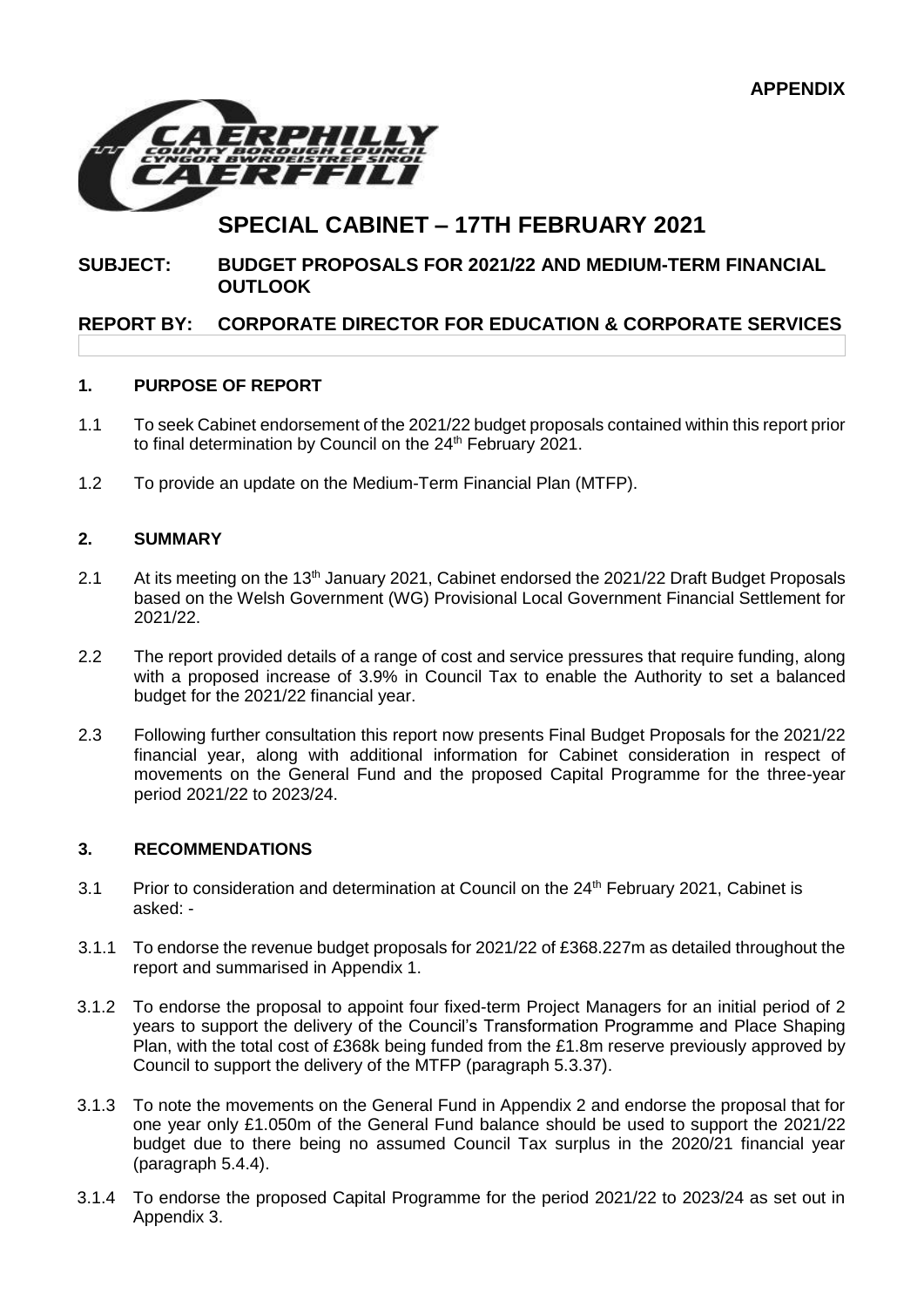- 3.1.5 To support the proposal to increase Council Tax by 3.9% for the 2021/22 financial year to ensure that a balanced budget is achieved (Council Tax Band D being set at £1,230.57).
- 3.1.6 To note the updated MTFP set out in Appendix 4 showing an indicative potential savings requirement of £21.1m for the four-year period 2022/23 to 2025/26.

#### **4. REASONS FOR THE RECOMMENDATIONS**

- 4.1 Council is required annually to approve proposals to set a balanced budget and agree a Council Tax rate.
- 4.2 Council is required to put in place a sound and prudent financial framework to support service delivery.

#### **5. THE REPORT**

#### **5.1 Background and Context**

- 5.1.1 The Council's financial position underpins its ability to make strategic decisions in order to deliver high quality effective services to our residents.
- 5.1.2 The financial picture of the Council is complex, but in summary it consists of four key elements: -
	- **The Revenue Budget** This funds the day-to-day expenditure on the range of services that we provide to our citizens including the staff costs, maintaining our buildings and other assets such as the highway network, utility costs, maintaining our fleet of vehicles and the cost of servicing debt (i.e. loan and interest payments).
	- **The Capital Budget** This funds one-off investments to create or enhance our assets such as schools, libraries and the highway network. This would include the construction of new buildings, major refurbishments and the acquisition of specialist vehicles and equipment.
	- **Reserves** These are approved one-off sums that have been set aside or earmarked for a range of different purposes. A report is prepared annually providing details of the reserves held by the Council and identifying any reserves that are uncommitted and can be released for other purposes such as supporting the Capital Programme.
	- **Grants** The Council receives a number of grants from external bodies such as the Welsh Government. These grants are for specific purposes and the Council must comply with detailed grant terms and conditions. Some of the grants are also subject to audit by our External Auditors.
- 5.1.3 To date the Council has managed the austerity measures using a "salami slicing" approach i.e. reducing budgets gradually across the whole organisation, whilst trying to protect key services such as Education and Social Services. This approach has served us well, with £106m of savings being achieved over the last 13 years.
- 5.1.4 However, if we are to remain an innovative, modern and adaptive organisation, whilst managing increasing demands against reducing funding, we must take a longer-term strategic approach that mobilises our staff, our elected members, our partners and our communities.
- 5.1.5 This new whole-authority transformation operating model is entitled "Team Caerphilly Better Together", with the underlying principle of being a Council that has a "social heart and a commercial head". The key elements of this new operating model are: -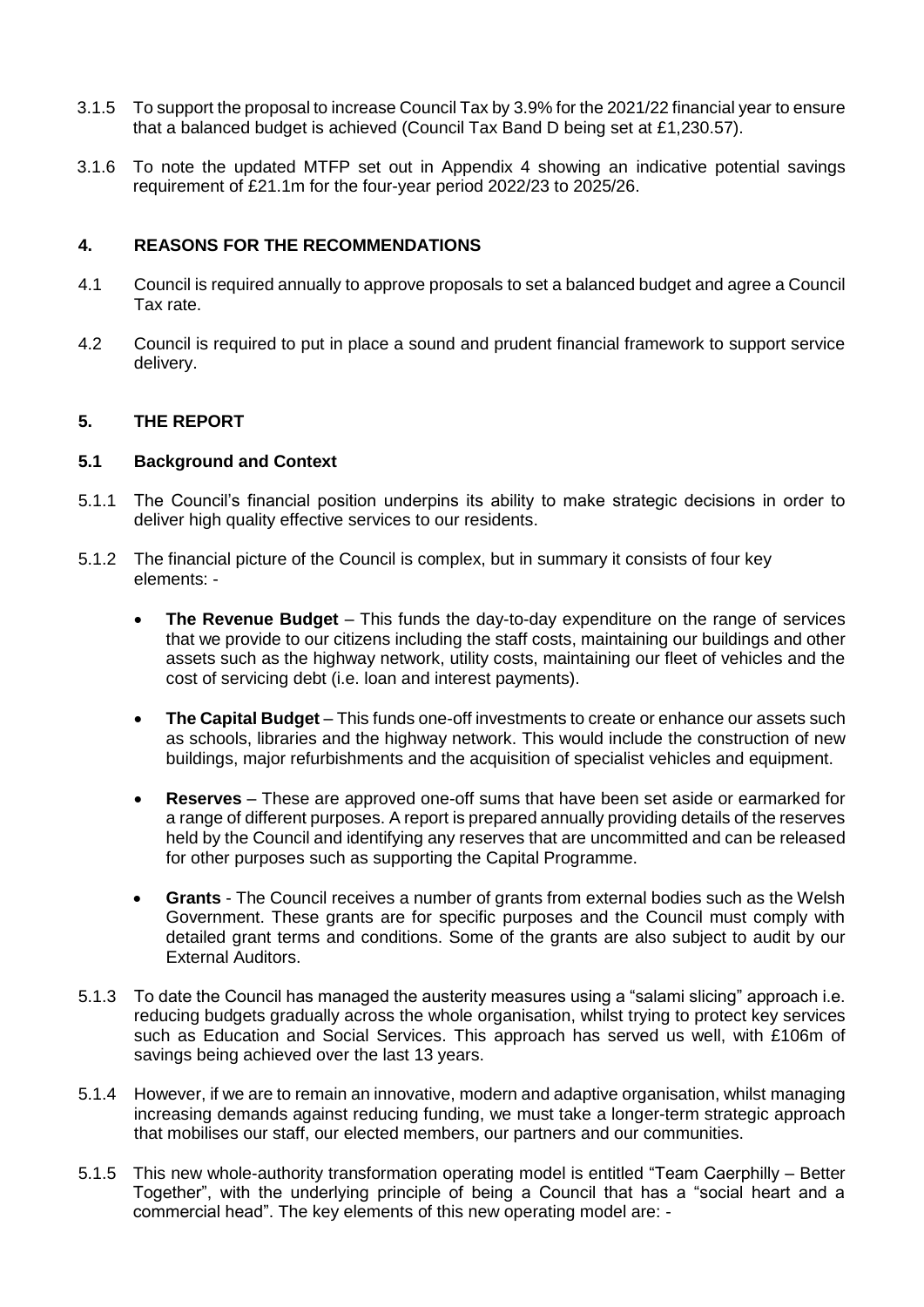- Improving the way we work.
- Enhancing relationships with our communities and partners.
- Developing proud and trusted staff.
- 5.1.6 It is important that we strike a balance between investing in our day-to-day services and providing financial support to improve how we deliver services.
- 5.1.7 Our revenue budget is used to support service delivery on an annual basis and our capital budget is used to fund infrastructure projects across the county borough. We also make use of our reserves wherever we can to support the Council's capital expenditure and approval has already been given to set aside £28.6m to boost the Capital Programme by investing in our Place Shaping Plan.
- 5.1.8 It is crucial that we manage our revenue and capital budgets and our reserves closely and as a collective, in order to maximise the return on investments. As part of our new operating model we will undertake a forensic review of our financial position through the following: -
	- Introducing a structured programme of Service Reviews that will evaluate the services that we provide to ensure that they remain relevant, are provided in the most effective and efficient way and are providing value for money.
	- Encouraging and supporting more innovative approaches to service delivery.
	- Embracing new technologies to modernise the way that we work, streamline processes, improve workflow and drive out efficiencies.
	- Adopting a more commercial approach to service delivery to generate additional income to reinvest in services to help them remain resilient i.e. "profit for purpose".
	- Routinely reviewing our reserves to identify further sums that may be available to support the Capital Programme moving forward.

### **5.2 Welsh Government (WG) Provisional Local Government Financial Settlement for 2021/22**

- 5.2.1 The Local Government Financial Settlement received from WG on an annual basis is referred to as Aggregate External Finance (AEF). This consists of a Revenue Support Grant (RSG) and Redistributed Non-Domestic Rates (business rates). Details of the Provisional Local Government Financial Settlement are normally announced by WG in early October each year. However, due to the impact of the Covid-19 pandemic and the delay in undertaking the UK Government spending review, details of the Provisional Local Government Financial Settlement for 2021/22 were not released until the 22<sup>nd</sup> December 2020.
- 5.2.2 The key points of the WG Provisional 2021/22 Local Government Financial Settlement are the following: -
	- An overall net cash increase of 4% in the Aggregate External Finance (Revenue Support Grant (RSG) and Redistributed Non-Domestic Rates) on an all-Wales basis. This cash increase includes specific grants totalling circa  $EES.13m$  that have been transferred into the RSG in respect of the 2020/21 teachers' pay award and coastal risk management.
	- For Caerphilly CBC there is a cash uplift of 3.1% in the Aggregate External Finance which equates to £9m after adjusting for changes in the Council Tax base.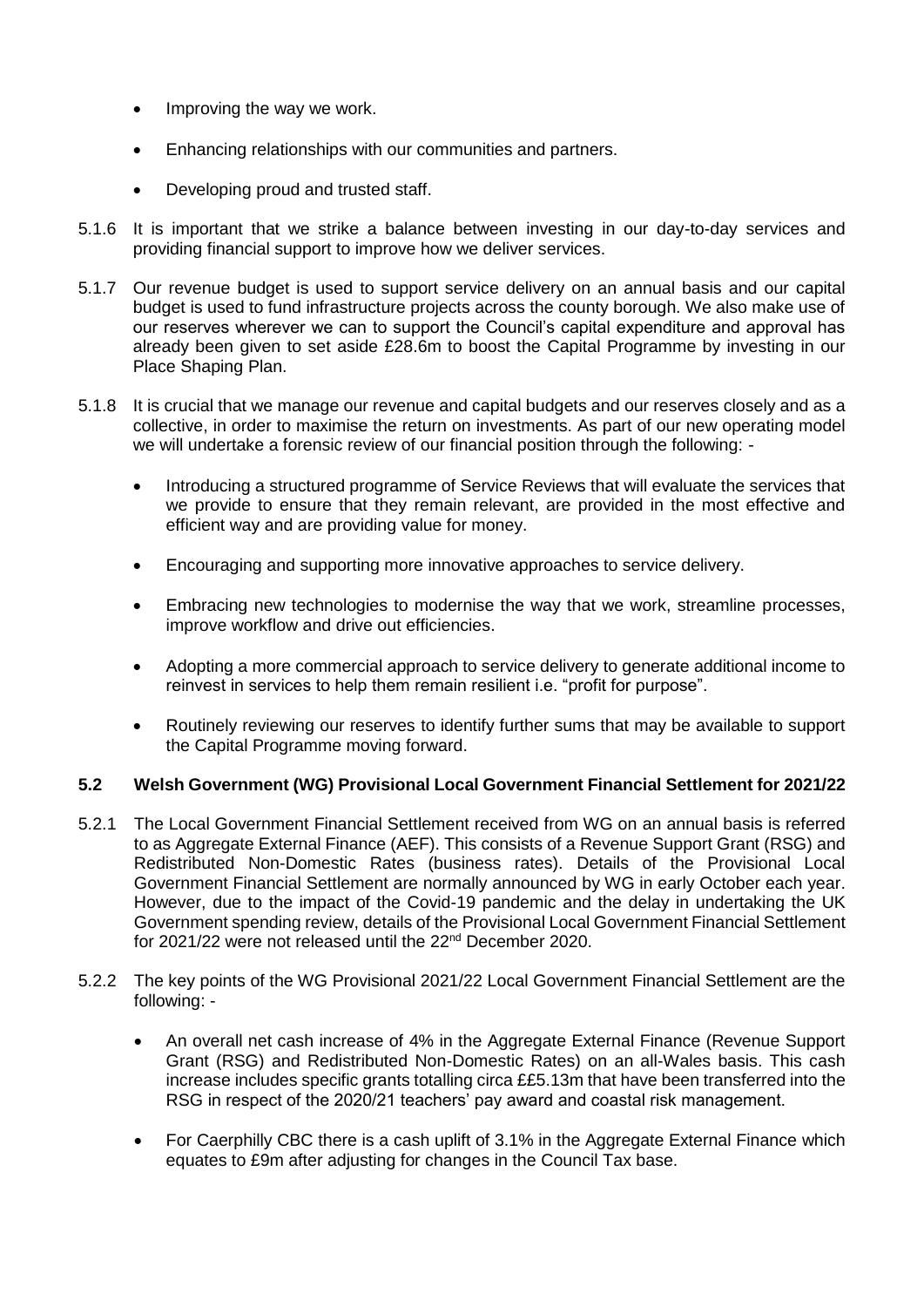- Caerphilly CBC's element of the £5.13m specific grants transferred into the Settlement is £247k relating to the 2020/21 teachers' pay award.
- Changes to other pass-ported grants in the Provisional Settlement result in a net reduction of £202k in relation to the tapering of WG funding for PFI Schemes.
- The capital allocations available to Caerphilly CBC in the RSG and from the General Capital Grant have decreased by £45k from the 2020/21 financial year.
- 5.2.3 The UK Government has allocated £766m to WG in respect of the ongoing financial impact of Covid-19 for the 2021/22 financial year. This is far below the levels of funding that have been allocated in 2020/21 and the distribution of this funding will continue to be dealt with outside of the core Financial Settlement.
- 5.2.4 The 2021/22 Budget Proposals set out in this report do not include additional costs or income losses associated with Covid-19 on the assumption that these costs will continue to be funded through WG from April 2021. This does present a significant financial risk and the position will be closely monitored as we progress through the new financial year.
- 5.2.5 Details of the 2021/22 Final Local Government Settlement will not be announced until the 2<sup>nd</sup> March 2021, however it is anticipated that this will not vary significantly from the position set out in the Provisional Settlement.

### **5.3 2021/22 Budget Proposals**

5.3.1 The proposals contained within this report will deliver a balanced budget for 2021/22 on the basis that Council Tax is increased by 3.9%. Table 1 provides a summary: -

| Paragraph         | <b>Description</b>                                         | £m     | £m     |
|-------------------|------------------------------------------------------------|--------|--------|
| 5.2.2             | Aggregate External Finance (3.1% uplift)                   |        | 9.000  |
| $5.3.3 - 5.3.11$  | Schools cost pressures                                     | 3.233  |        |
| $5.3.12 - 5.3.17$ | General Fund Services inflationary cost<br>pressures       | 2.787  |        |
| $5.3.18 - 5.3.48$ | General Fund service pressures/proposed<br>new investments | 8.088  |        |
| 5.3.49            | Approved savings in advance from 2020/21                   |        | 2.011  |
| $5.5.1 - 5.5.2$   | Proposed Council Tax increase (3.9%)                       |        | 3.097  |
|                   | <b>TOTAL: -</b>                                            | 14.108 | 14.108 |

Table 1 – Summary

- 5.3.2 It is pleasing to report that based on Council Tax being increased by 3.9% there will be no requirement for any new savings to be identified to balance the budget for the 2021/22 financial year. Furthermore, the proposals in this report will: -
	- Maintain service provision across the Council.
	- Fund increasing demand and service pressures in key areas such as Social Services and Education.
	- Enable new community focussed investments in areas such as Caerphilly Cares and the proposed Community Empowerment Fund.
	- Provide the capacity and resilience required to drive forward the Team Caerphilly Transformation Programme and Place Shaping Plan.
	- Address legacy issues in respect of income shortfalls in a number of service areas.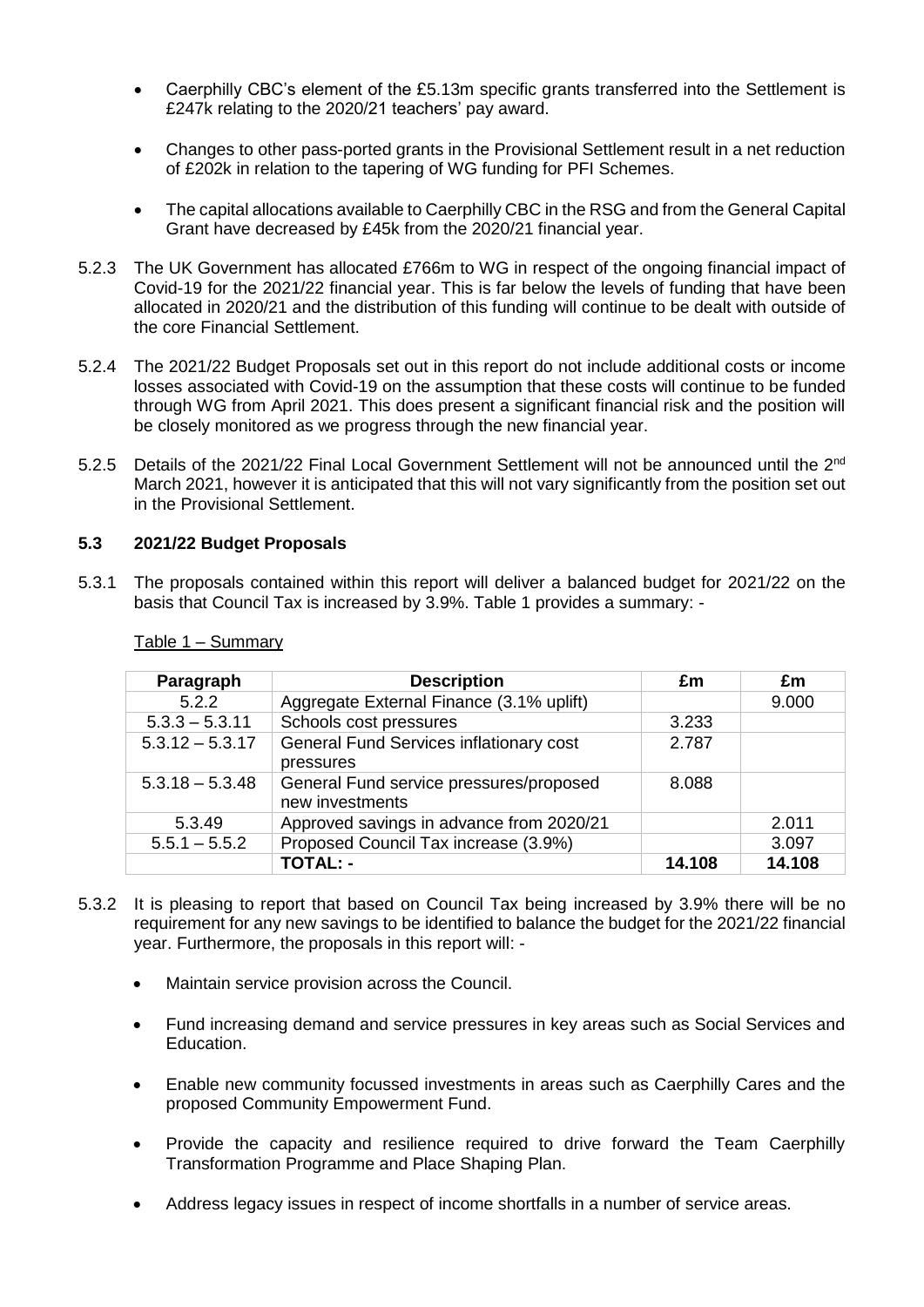5.3.3 The Schools cost pressures totalling £3.233m are set out in Table 2 below -

### Table 2 – Schools Cost Pressures

|                                                               | £m    |
|---------------------------------------------------------------|-------|
| Teachers Pay at 3.1% (Sept 2020) and 1% (Sept 2021)           | 2.042 |
| <b>Teachers Employer Pension Contributions</b>                | 0.000 |
| APT&C Pay at 1% – Including £250 for salaries of £24k or less | 0.293 |
| <b>APT&amp;C Employer Pension Contributions</b>               | 0.000 |
| Living Wage                                                   | 0.016 |
| Non-Pay Inflation at 0.75%                                    | 0.169 |
| <b>Other Service Pressures</b>                                | 0.713 |
| <b>TOTAL: -</b>                                               | 3.233 |

- 5.3.4 **Teachers Pay** Teachers pay increased across most of the scale ranges by 3.1% with effect from September 2020 and funding has been provided in the Provisional Settlement to reflect the 2021/22 impact of this. However, the Chancellor of the Exchequer has announced a pay freeze for the public sector for 2021/22 except for those earning £24k or less (these will receive a lump sum uplift of up to £250), and those working in certain sectors such as frontline NHS staff. Due to this announcement WG has not received funding for 2021/22 pay uplifts for those staff in Local Government (including teachers) who earn in excess of £24k.
- 5.3.5 Whilst the Chancellor's statements in relation to pay constraints are acknowledged there is a risk of resistance to such pay policy, particularly considering the demands on staff during the ongoing Covid-19 pandemic. With this in mind it is considered prudent to include some provision in the 2021/22 budget proposals for potential pay awards so a further uplift of 1% in teachers' pay is currently assumed from September 2021 (along with provision for those staff who will qualify for the £250 uplift). This will be held centrally in the first instance and reviewed once there is clarity around the agreed pay position for the 2021/22 financial year.
- 5.3.6 **Teachers Employers' Pension Contributions** There was a significant uplift of 7.12% in employer pension contributions for teachers from September 2019. This increase has been fully funded in the budgets delegated to schools and there is currently no assumed further increase for the 2021/22 financial year.
- 5.3.7 **APT&C Pay at 1%** As mentioned in paragraph 5.3.5, whilst the Chancellor's statements in relation to pay constraints are acknowledged, it is considered prudent to include some provision in the 2021/22 budget proposals for potential pay awards so a 1% uplift for APT&C staff is assumed from April 2021 (along with provision for those staff who will qualify for the £250 uplift). This will also be held centrally in the first instance and reviewed once there is clarity around the agreed pay position for the 2021/22 financial year.
- 5.3.8 **APT&C Employer Pension Contributions** The Greater Gwent (Torfaen) Pension Fund is subject to an independent triennial valuation of its assets and liabilities. The results of the latest valuation concluded that no increase would be required in the employer contributions for the 2020/21 and 2021/22 financial years with an increase of 1% being required for 2022/23.
- 5.3.9 **Foundation Living Wage** Caerphilly CBC is a Living Wage Foundation employer, so a sum is included in the budget proposals in respect of relevant school staff to allow for annual increases in the Foundation Living Wage hourly rate.
- 5.3.10 **Non-pay Inflation at 0.75%** The Consumer Prices Index (CPI) inflation rate in December 2020 was 0.6%. It is proposed that the non-pay uplift for 2021/22 should be set at 0.75% to allow some limited headroom for increases during the financial year.
- 5.3.11 **Other Service Pressures** This includes the following: -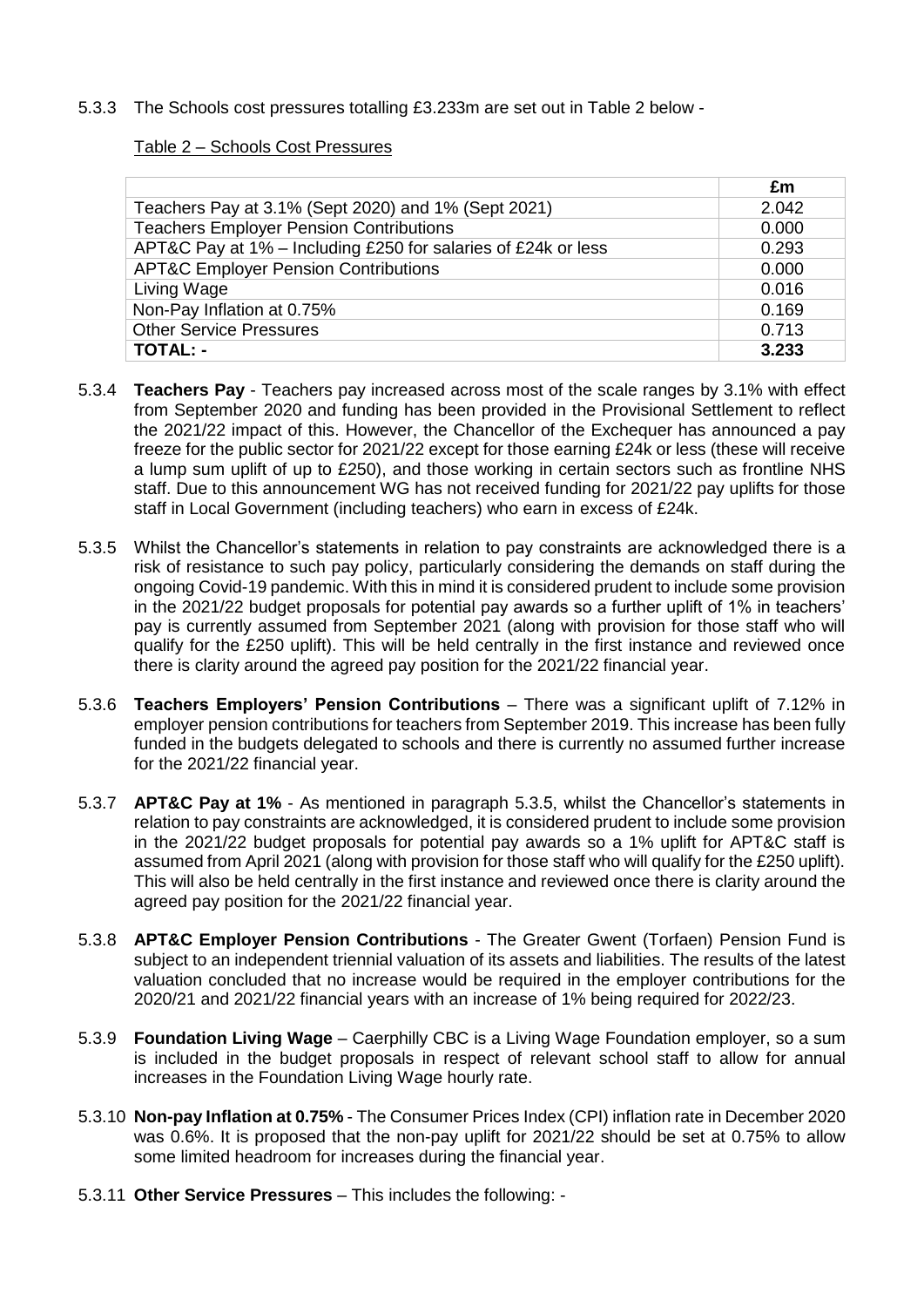- Second satellite class for Trinity Fields.
- Floor area and National Non-Domestic Rates (NNDR) changes.
- Potential changes in social needs funding (primary and secondary).
- Potential for further costs arising from formula changes linked to updated Free School Meals data.
- 5.3.12 The General Fund Services inflationary cost pressures totalling £2.787m are set out in Table 3 below: -

### Table 3 – General Fund Services Inflationary Cost Pressures

|                                                                       | £m      |
|-----------------------------------------------------------------------|---------|
| Pay at 1% (APT&C staff) – Including £250 for salaries of £24k or less | 1.773   |
| Living Wage (APT&C staff)                                             | 0.037   |
| <b>Employer Pension Contributions (APT&amp;C staff)</b>               | 0.000   |
| Non-pay Inflation at 0.75%                                            | 1.100   |
| Non-pay inflation (Fees and Charges) at 0.75%                         | (0.123) |
| TOTAL: -                                                              | 2.787   |

- 5.3.13 **Pay at 1% (APT&C staff)** As previously mentioned it is considered prudent to include some provision in the 2021/22 budget proposals for potential pay awards so a 1% uplift for APT&C staff is assumed from April 2021 (along with provision for those staff who will qualify for the £250 uplift). This will be held centrally in the first instance and reviewed once there is clarity around the agreed pay position for the 2021/22 financial year.
- 5.3.14 **Foundation Living Wage (APT&C staff)** Caerphilly CBC is a Living Wage Foundation employer, so a sum is included in the budget proposals in respect of APT&C staff to allow for annual increases in the Foundation Living Wage hourly rate.
- 5.3.15 **Employer Pension Contributions (APT&C staff)** As mentioned in paragraph 5.3.8 the results of the latest triennial valuation of the Pension Fund concluded that no increase would be required in the employer contributions for the 2020/21 and 2021/22 financial years with an increase of 1% being required for 2022/23.
- 5.3.16 **Non-pay Inflation at 0.75%** The Consumer Prices Index (CPI) inflation rate in December 2020 was 0.6%. It is proposed that the non-pay uplift for 2021/22 should be set at 0.75% to allow some limited headroom for increases during the financial year.
- 5.3.17 **Non-pay Inflation (Fees and Charges) at 0.75%** A generic increase of 0.75% is assumed for Fees and Charges.
- 5.3.18 It is incumbent upon the Council to set a realistic budget each year. Table 4 provides details of the 2021/22 General Fund inescapable service pressures that have been identified along with a range of new investments that require consideration in respect of funding: -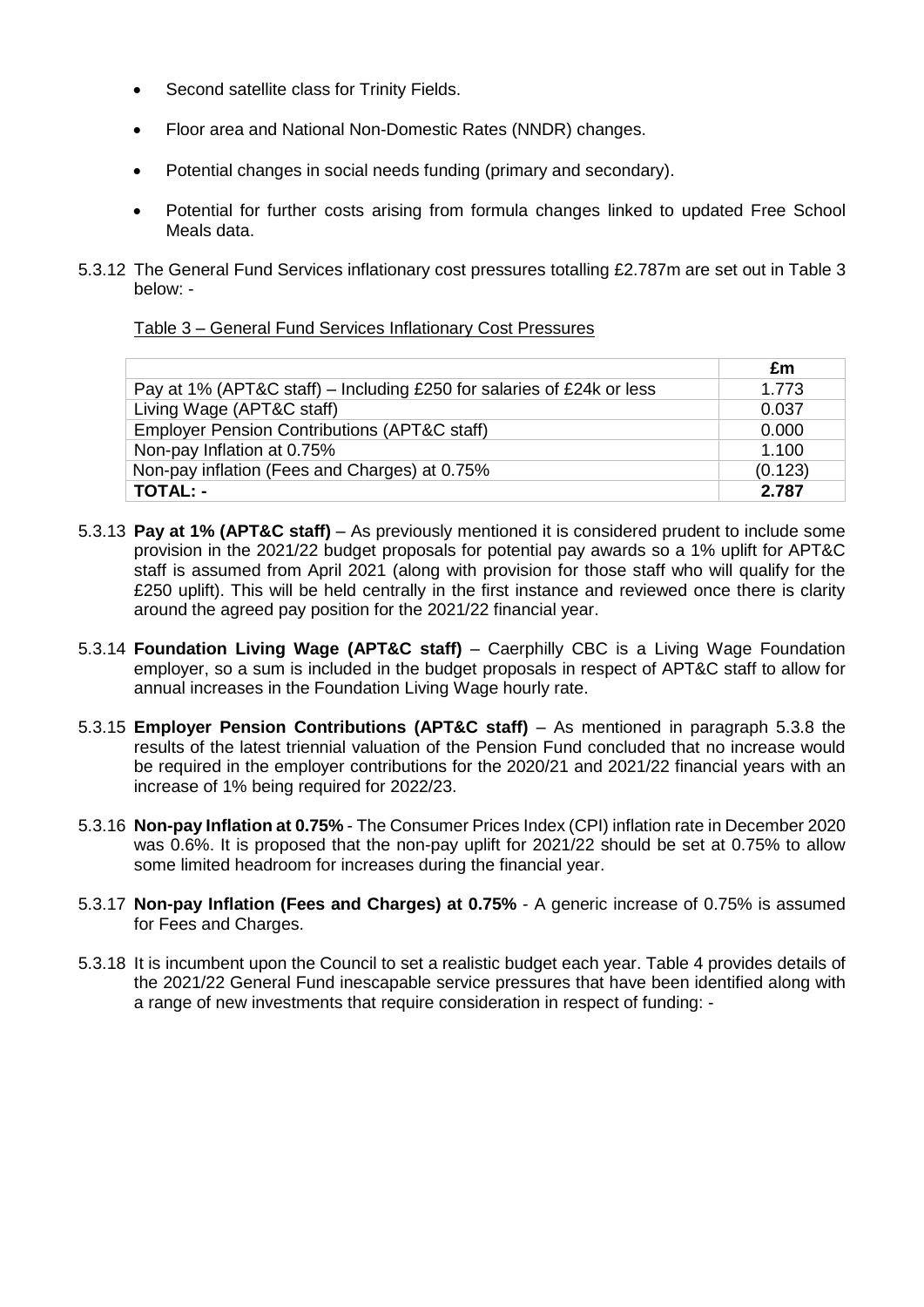Table 4 – General Fund Inescapable Service Pressures and Proposed New Investments

|                                                          | £m      |
|----------------------------------------------------------|---------|
| Council Tax Reduction Scheme (CTRS) additional liability | 0.602   |
| Other pass-ported grants                                 | (0.202) |
| Social Services cost pressures                           | 2.500   |
| Education & Lifelong Learning cost pressures             | 1.436   |
| <b>Planning Services</b>                                 | 0.428   |
| <b>Digital Services</b>                                  | 1.212   |
| Additional capacity for Transformation/Place Shaping     | 0.526   |
| Income budget realignment                                | 0.567   |
| <b>Caerphilly Cares</b>                                  | 0.284   |
| <b>Community Empowerment Fund</b>                        | 0.328   |
| Fire Service Levy                                        | 0.162   |
| <b>Glamorgan Archives</b>                                | 0.011   |
| Health & Safety - Fire Safety Officers                   | 0.080   |
| City Deal (Partnership revenue contribution)             | 0.003   |
| City Deal (debt charges)                                 | 0.089   |
| Review of Car Parking charges                            | 0.090   |
| <b>Education Achievement Service (EAS)</b>               | (0.028) |
| TOTAL: -                                                 | 8.088   |

- 5.3.19 **CTRS additional liability** The Authority is required to fund a Council Tax Reduction Scheme (CTRS). This replaced Council Tax Benefit in 2013 and is a means-tested benefit that assists in full or part towards a resident's Council Tax bills. The additional liability arises from the proposal to increase Council Tax by 3.9% in 2021/22.
- 5.3.20 **Other pass-ported grants** Adjustment required to reflect the net reduction in the Provisional Settlement of £202k in relation to the tapering of WG funding for PFI Schemes
- 5.3.21 **Social Services cost pressures** Based on an assessment of current commitments it is anticipated that growth of £2.5m is required to meet the full-year cost of placements in the 2021/22 financial year. Areas where pressures are being experienced include children's residential care and fostering, domiciliary care and supported living.
- 5.3.22 **Education and Lifelong Learning cost pressures** There are a range of cost pressures within this service area totalling £1.436m. The most significant of these relate to school improvement, Additional Learning Needs (ALN), potential additional costs arising from the forthcoming renewal of contracts for Home to School/College Transport, and budget realignment to address the increasing cost of maternity cover. It is also proposed to reinstate the £333k '50/50 Building Maintenance Budget in Schools' which was previously withdrawn to support MTFP savings requirements. Since the withdrawal of this budget, financial support has been offered to schools through Education Reserves, but this is not sustainable in the medium to longer-term and without this funding there will be an adverse impact on maintenance programmes.
- 5.3.23 **Planning Services** At its meeting on the 9th December 2020, the Housing & Regeneration Scrutiny Committee considered a report outlining proposals for staff budget growth and realignment of fee income targets in Planning Services. The recommendations in the report were endorsed by the Scrutiny Committee and if approved as part of the 2021/22 budget will require funding of £428k.
- 5.3.24 **Digital Services** Over the past 12 months the Council has witnessed the benefits of advanced technology firsthand. The Covid-19 pandemic has changed the landscape greatly, and there is little doubt that services would not have continued functioning without the adoption of new technology and digital transformation. Moving forward we need to ensure that we have a secure and safe environment for the delivery of all services via a robust investment and change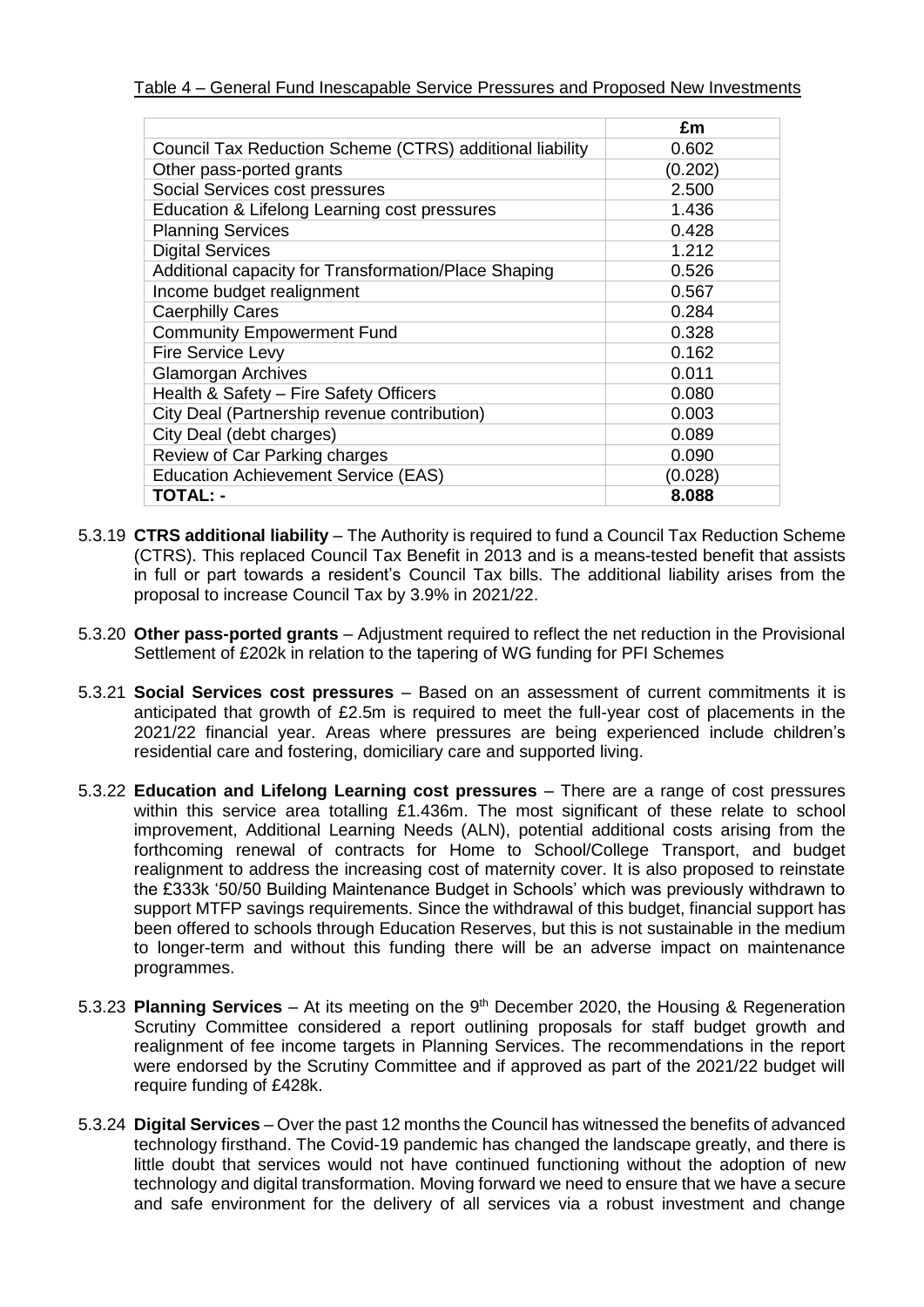programme. To ensure that we have a fit-for-purpose ICT infrastructure and digital application the IT service has developed a 5-year strategy that looks at developing a culture of transformation through the use of modern technology.

- 5.3.25 To facilitate the development of digital, investment in core infrastructure and systems will be required. The proposed funding of £1.212m will allow for the review of the existing infrastructure along with investment in the latest Microsoft Office 365 licenses for greater working flexibility and the highest level of security, whilst at the same time enhancing the customer experience of service delivery.
- 5.3.26 The investment will also provide the ability to analyse data and use information for informed decision-making based on real live data, which we are currently unable to do. ICT and digital technologies are core to future business models and for the organisation to flourish it will require a continuous investment programme over the coming years. This will also mean investing now to save for the future. As we take forward the proposed investment in Microsoft technologies other applications will be rationalised and in some cases withdrawn to develop a more agile application base. This will give us the opportunity to explore and evaluate the use of Cloud services and assess the practicalities of "On Premise" solutions via "Cloud" services.
- 5.3.27 **Additional capacity for Transformation/Place Shaping** The financial challenges we face in future years are unprecedented and coupled with the changing needs of our communities and the emergence of new technologies, it is inevitable and expected that the Council responds to these demands and opportunities in order for us to remain relevant and sustainable over the longer-term. Even before the emergence of Covid-19 it was widely accepted that the Council cannot continue as it is, and it was acknowledged that we needed to examine the way in which we operate and use our resources to deliver the services required by our communities across the county borough.
- 5.3.28 The Council is on a journey of recovery, improvement and transformation and key to this is the Future Caerphilly Transformation Strategy, *Team Caerphilly – Better Together* that was approved by Cabinet at its meeting on the 12<sup>th</sup> June 2019. This Strategy sets out details of a major transformation programme to examine how a future operating model for the Council can be developed.
- 5.3.29 The principles of this new operating model include how services are prioritised, how they can become more business efficient, to explore opportunities for greater customer focus and digital delivery, and to consider alternative delivery models and seek out commercial opportunities. Furthermore, to enable the Council to continue providing high quality value for money services in an environment that will require new approaches and new skills, the Strategy acknowledges that a new relationship will need to be built with staff and communities.
- 5.3.30 The Strategy is multi-faceted and at the core of the programme of change is the new mantra of *Social Heart and Commercial Head*. This recognises a commitment to public service and the needs of citizens, but also demonstrates a commitment to explore commercial and investment opportunities, where appropriate, to generate income that can be reinvested in services to help them remain resilient in the current challenging financial climate.
- 5.3.31 The strategic programme of "whole-authority" work is being delivered through the following key themes, which underpin the new operating model of the Council: -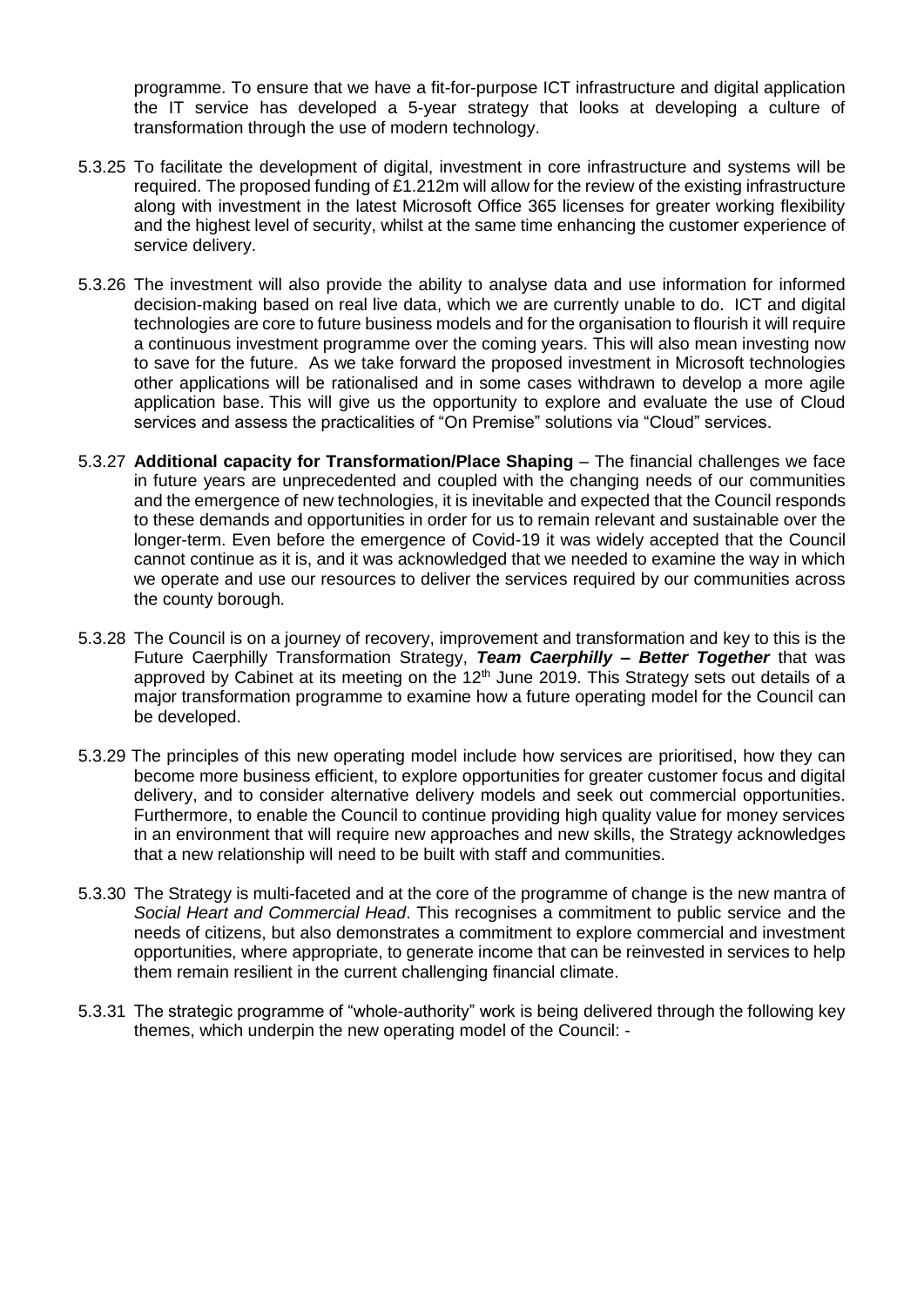

- 5.3.32 Good progress has been made in implementing the Strategic Action Plan that underpins the Transformation Strategy. The emergence of Covid-19 and the required response has accelerated the pace of change in some areas and we will now seek to build on this moving forward to ensure that we can offer cost effective, resilient services that meet the needs of our communities through these challenging times and in the medium to longer-term.
- 5.3.33 The learning that the Council has developed through its response to Covid-19 has helped reshape and expand the transformation programme. At its meeting of the 22<sup>nd</sup> July 2020, Cabinet endorsed the inclusion of ten corporate reviews within the *Team Caerphilly – Better*  **Together** programme, all of which expand on or embed further many of the positive changes implemented in response to Covid-19. The Corporate Reviews are as follows: -

|    | <b>Walk in Services Review</b>                        |                       |              |
|----|-------------------------------------------------------|-----------------------|--------------|
| 2  | <b>Remote Contact Review</b>                          |                       |              |
| 3  | <b>Front Line Delivery Review</b>                     | <b>OneCouncil</b>     |              |
| 4  | <b>Support Services Review</b>                        |                       |              |
| 5  | Information, Insight and Intelligence Review          |                       | Organisation |
| 6  | <b>Flexible Working Review</b>                        |                       |              |
| 7  | Sustainable Financial Planning Review                 | య                     |              |
| 8  | <b>Workforce Development Review</b>                   |                       | -earning     |
| 9  | Corporate Volunteering & Community Partnership Review | Resource<br>Workforce |              |
| 10 | <b>Decision-Making Review</b>                         |                       |              |

5.3.34 The Council is also developing an ambitious Place Shaping investment programme for the county borough, totalling up to circa £360m spanning the next few years, which will lever in significant socio-economic benefits. Details of this proposed major investment programme will be shared with Members in a Joint Scrutiny Committee meeting on the 22<sup>nd</sup> February 2021 prior to Cabinet consideration on the 24<sup>th</sup> February 2021.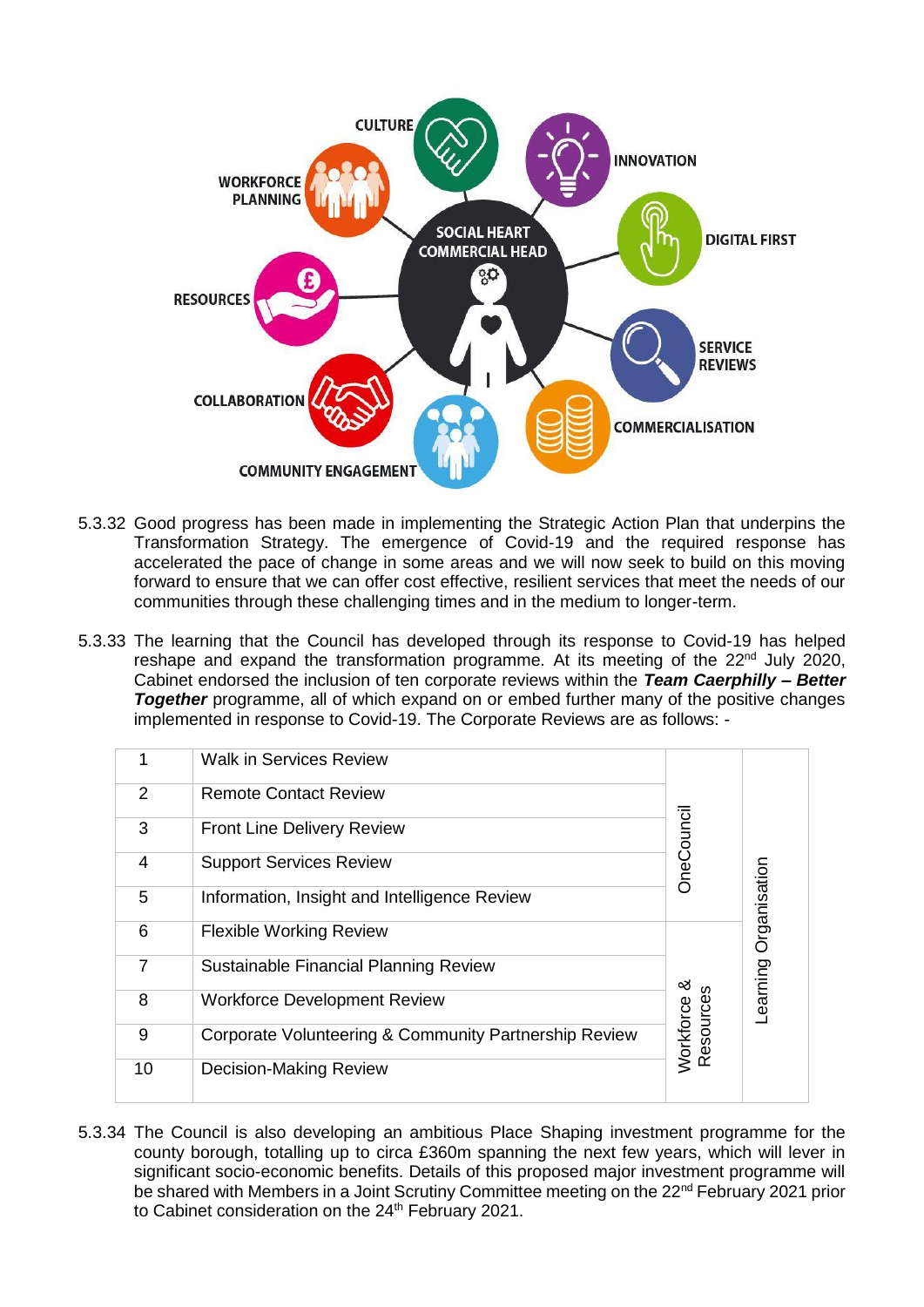- 5.3.35 In order to deliver this wide ranging and ambitious change programme of significant investments consisting of many individual complex projects, whilst continuing with the Council's transformation programme and other priorities such as the Covid-19 response, Regeneration, Housing new build, and delivering the Corporate Plan objectives; investment in additional staff resource is required.
- 5.3.36 The £526k growth bid will be used to permanently fund the current three fixed-term Transformation Manager posts and the existing fixed-term Communications and Engagement Officer post. In addition to this, a permanent Head of Transformation is required to lead the overall Transformation Programme as well as a Head of Prosperity, in order to accelerate our economic regeneration priority.
- 5.3.37 In addition to the proposed £526k growth bid, project management capacity is also required to develop the many projects within the Transformation Programme and Place Shaping Plan. Four fixed-term Project Manager posts are therefore proposed to accelerate the projects already in place and to commence projects that have not yet begun. It is proposed that these posts are initially implemented for a period of two years at a total cost of £368k and are funded from the £1.8m reserve previously approved by Council to support the delivery of the MTFP.
- 5.3.38 The additional staff resources are required to deliver the exciting and bold over-arching change programme for the county borough and the organisation, ensuring that both remain sustainable and resilient, economically, socially and environmentally over the longer-term.
- 5.3.39 **Income budget realignment** There are a number of service areas where there is a trend in recent years of income budgets not being achieved. Despite steps being taken to introduce further efficiencies to address these shortfalls it is now prudent to recognise the actual levels of income being generated in these areas and to adjust budgets accordingly. The proposed adjustments are £273k for Leisure Centres, £83k for Llancaiach Fawr, £94k for Caerphilly Adventures and £117k for Industrial Property rentals.
- 5.3.40 **Caerphilly Cares** At its meeting on the 11th November 2020, Cabinet approved a proposal to develop the existing Buddy Scheme and Community Regeneration Legacy into the Caerphilly Cares service, which aims to ensure people receive the right support, in the right place, and right time, using a single point of contact through a triage system. Cabinet also approved the use of 2020/21 underspends in the Children and Communities Grant (CCG) and/or Social Services Reserves to fund this service in the short-term.
- 5.3.41 There is now an opportunity to approve funding totalling £284k to fund this service on a recurring basis from 2021/22 onwards.
- 5.3.42 **Community Empowerment Fund** It is proposed to establish a Fund totalling £328k which would result in an allocation of £4.5k to each Member to support community-based projects. If this funding is agreed a further report will be prepared outlining the parameters for this proposed initiative.
- 5.3.43 **Fire Service Levy** The 2021/22 draft budget for the South Wales Fire & Rescue Service requires an increase of 2.57% in Caerphilly CBC's contribution. A 0.75% uplift is proposed for the Council's core budgets for non-pay inflation in 2021/22 which results in a further £162k being required to meet the proposed 2.57% for the Fire Service Levy.
- 5.3.44 **Glamorgan Archives** A further sum of £11k is also required to meet the Council's 2021/22 contribution to the Glamorgan Archives service.
- 5.3.45 **Health & Safety – Fire Safety Officers** It is proposed that funding of £80k should be built into the 2021/22 base budget to fund two Fire Safety Officer posts that are currently funded on a fixed-term basis.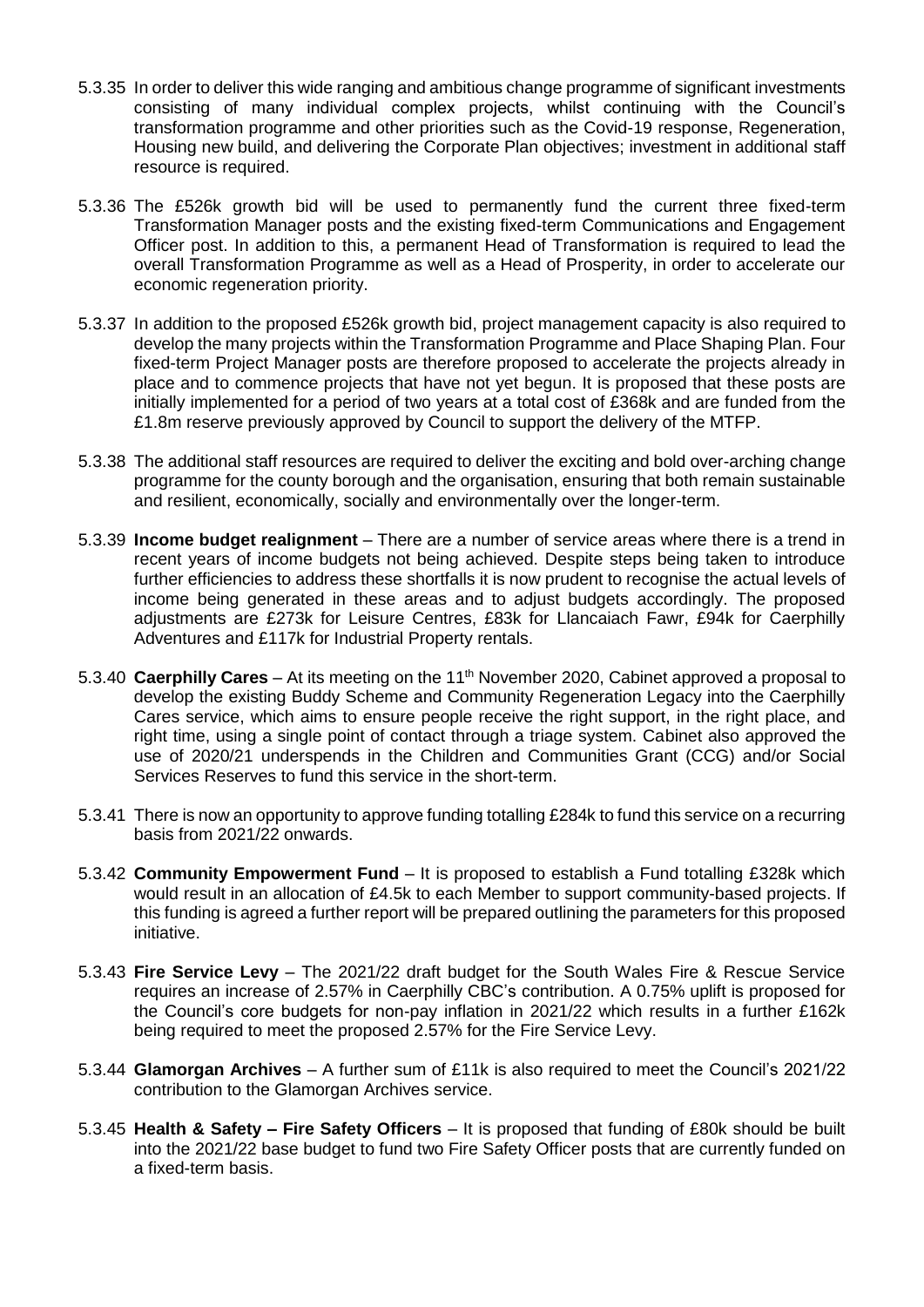- 5.3.46 **City Deal partnership revenue contribution and City Deal debt charges** There is a small increase of £3k required for 2021/22 in respect of the revenue contribution for the City Deal Partnership. The City Deal includes a borrowing requirement of £120m for the ten partner Local Authorities and an additional £89k is required for 2021/22 to meet the current anticipated cost for Caerphilly CBC's share of potential borrowing that may be undertaken during the year.
- 5.3.47 **Review of Car Parking charges** On the 15<sup>th</sup> December 2020 a Joint Scrutiny Committee meeting (Environment & Sustainability Scrutiny and Housing & Regeneration Scrutiny Committees) took place to consider the findings of the joint task and finish group that was established to review car parks managed by the Council. The Joint Scrutiny Committee endorsed some of the recommendations in the report and these were subsequently agreed by Cabinet on the 13<sup>th</sup> January 2021, resulting in a funding requirement of £90k.
- 5.3.48 **Education Achievement Service (EAS)** There is a proposed 2% reduction in the level of the Council's contribution to the EAS in 2021/22 which results in a saving of £28k.
- 5.3.49 **Savings in Advance** The Final 2020/21 Budget Proposals approved by Council on the 20<sup>th</sup> February 2020 included savings in advance of £1.931m. Further savings in advance totalling £80k have also been identified during the 2020/21 financial year resulting in a total of £2.011m being available to support the budget for 2021/22.

### **5.4 General Fund Balances**

- 5.4.1 Details of the projected movement on General Fund balances are provided in Appendix 2.
- 5.4.2 The current General Fund balance is £10.684m, which reflects the position previously agreed by Council.
- 5.4.3 Based on the 2020/21 month 9 budget monitoring reports it is anticipated that there will be a net transfer to the General Fund of £1.598m from a projected year-end net underspend across all Directorates.
- 5.4.4 Cabinet will recall that in previous years the Council Tax surplus has been channelled through the General Fund each year to support the base budget in the following financial year. In normal years this surplus is estimated to be circa £1.050m but Members will be aware that Council Tax collection has been adversely impacted during 2020/21 due to Covid-19. Whilst the Welsh Government has provided some funding to mitigate this it would not be prudent at this stage to assume that a Council Tax surplus will be achieved in the current year to support the budget for 2021/22. For one year only it is therefore recommended that the £1.050m required to support the 2021/22 budget should be funded through a call on the General Fund.
- 5.4.5 After allowing for the above movements the updated projected balance for the General Fund is £11.232m. This represents 3.05% of the proposed 2021/22 Net Revenue Budget which is marginally above the minimum level of 3% that is recommended by the Section 151 Officer.

### **5.5 Council Tax Implications 2021/22**

- 5.5.1 The budget proposals within this report include a proposed increase of 3.9% in Council Tax for the 2021/22 financial year. This will increase the Caerphilly CBC Band D precept from £1,184.38 to £1,230.57 i.e. an annual increase of £46.19 or weekly increase of £0.89.
- 5.5.2 The proposed increase of 3.9% for 2021/22 will result in the following totals for the Caerphilly CBC element of the Council Tax (the Police & Crime Commissioner and Town/Community Council precepts will be added to these totals): -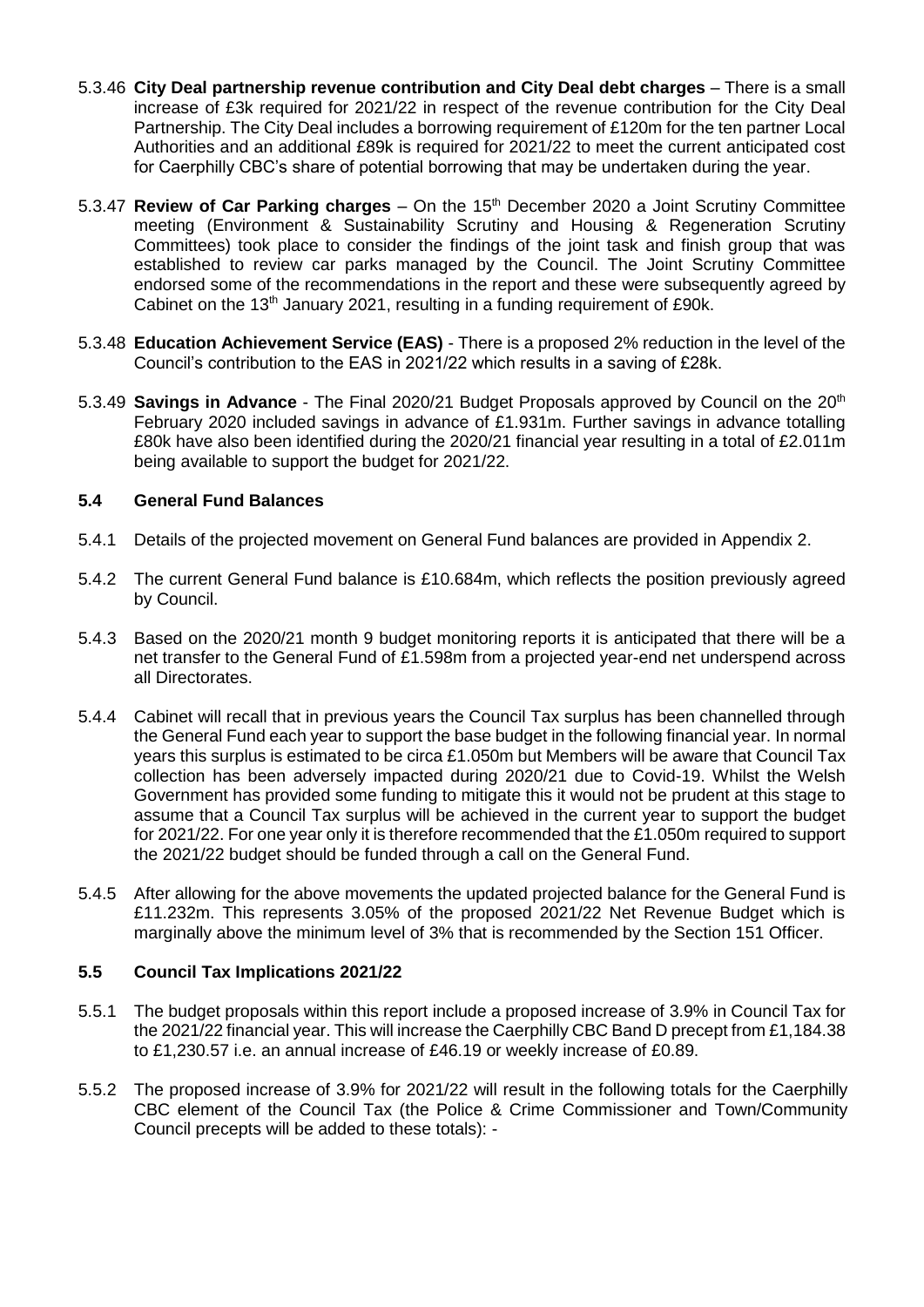### Table 5 – 2021/22 Council Tax (CCBC Element) at 3.9% Increase

| <b>Band</b> | <b>Council Tax</b><br>(CCBC Element) | <b>Weekly</b><br><b>Increase</b><br>£ |
|-------------|--------------------------------------|---------------------------------------|
| A           | 820.38                               | 0.59                                  |
| B           | 957.11                               | 0.69                                  |
| C.          | 1,093.84                             | 0.79                                  |
| D           | 1,230.57                             | 0.89                                  |
| E.          | 1,504.03                             | 1.09                                  |
| F           | 1,777.49                             | 1.28                                  |
| G           | 2,050.95                             | 1.48                                  |
| Н           | 2,461.14                             | 1.78                                  |
|             | 2,871.33                             | 2.07                                  |

### **5.6 Capital Programme**

5.6.1 The proposed Capital Programme for the three-year period 2021/22 to 2023/24 is detailed in Appendix 3 of this report and summarised in Table 6.

|  |  | Table 6 - Summary of Capital Programme 2021/22 to 2023/24 |
|--|--|-----------------------------------------------------------|
|--|--|-----------------------------------------------------------|

|                                          | 2021/22 | 2022/23 | 2023/24 |
|------------------------------------------|---------|---------|---------|
|                                          | £m      | £m      | £m      |
|                                          |         |         |         |
| Capital Programme proposals              | 11.349  | 9.726   | 9.726   |
| WG funding available                     | (9.698) | (7.862) | (7.862) |
|                                          |         |         |         |
| Capital funding gap                      | 1.651   | 1.864   | 1.864   |
|                                          |         |         |         |
| Funded by: -                             |         |         |         |
|                                          |         |         |         |
| Surplus/(Deficit) b/fwd                  | 0.454   | 0.509   | 0.287   |
| One-Off funding from MRP Policy Review   | 1.578   | 1.514   | 1.449   |
| RCCO budget (Miscellaneous Finance)      | 0.128   | 0.128   | 0.128   |
|                                          |         |         |         |
| <b>Total Additional Funding</b>          | 2.160   | 2.151   | 1.864   |
|                                          |         |         |         |
| <b>Surplus/(Deficit) carried forward</b> | 0.509   | 0.287   | 0.000   |

5.6.2 As outlined in paragraph 5.1.7, approval has already been given to set aside £28.6m to boost the Capital Programme by investing in our Place Shaping Plan. This funding is not currently shown in the above table and will be released into the Capital Programme as and when specific schemes are approved.

# **5.7 Financial Outlook for Future Years**

5.7.1 Due to the ongoing programme of austerity and increasing demand for a number of services, the financial position for Local Government has been very challenging in recent years. During the period 2008/09 to 2020/21 Caerphilly CBC has delivered savings of £106m to address reductions in funding and inescapable cost and service pressures.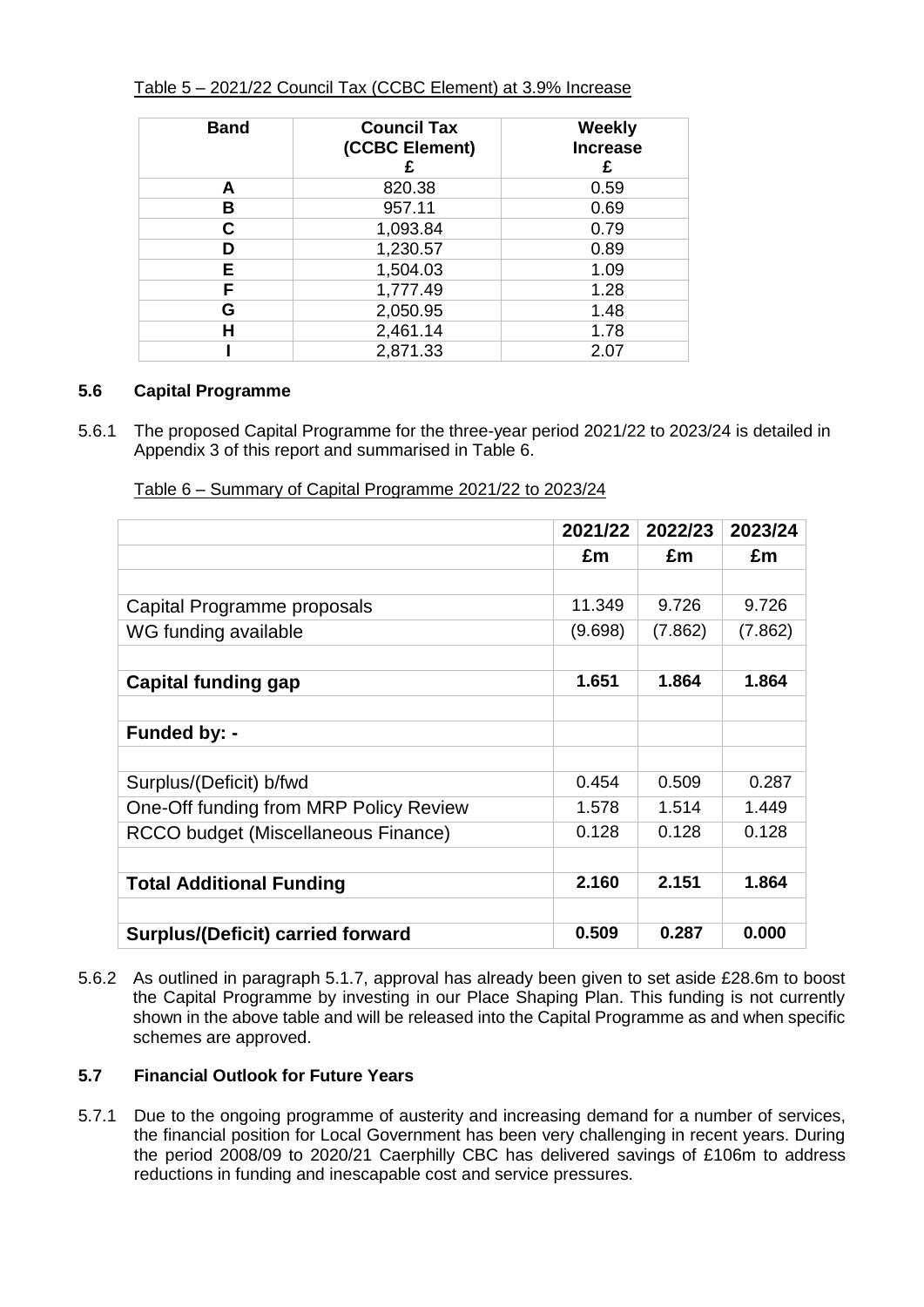- 5.7.2 Whilst the 3.1% uplift in the 2021/22 Provisional Settlement is welcomed, the future funding situation for Local Government is likely to be challenging due to the unprecedented fiscal impact of Covid-19 and the strain that this will put on public finances for years to come
- 5.7.3 The UK Government has undertaken a spending review for 2021/22 only at this stage, so there is no indication of likely funding levels in the medium to longer-term. The Council's MTFP has been updated based on a range of assumptions, resulting in a potential savings requirement of £21.1m for the four-year period 2022/23 to 2025/26. This is £400k higher than the updated MTFP presented to Cabinet on the 13<sup>th</sup> January 2021 with the increase being attributable to the re-profiling of debt charges to reflect the updated five-year business plan for the Cardiff Capital Region City Deal. Details of the updated MTFP are provided in Appendix 4 and the following is a summary of the key assumptions: -
	- A 1% uplift year-on-year in respect of WG funding.
	- An increase of 3.9% per annum for Council Tax.
	- 2% per annum for pay inflation (all staff including teachers).
	- 1% per annum for APT&C employer pension contributions.
	- Tapered increase in non-pay inflation rising to Bank of England target of 2% by 2025/26.
	- A total of £2.3m over the four-year period for schools' service pressures.
	- £1.5m per annum for anticipated increased demand for Social Services.
- 5.7.4 Future financial forecasting is very sensitive to even minor changes in assumptions. For example, a 2% increase in WG funding per annum would reduce the four-year potential saving requirement to £9.2m. Conversely, a cash flat position in terms of WG funding would increase the potential savings requirement to £32.7m. A range of potential scenarios will be considered during the coming months.
- 5.7.5 The Council's Transformation Programme will be the key driver in ensuring that financial resilience is maintained in future years. The financial position will be regularly reviewed, and periodic updates will be provided for Members.

### **5.8 Conclusion**

- 5.8.1 This report provides details of the Budget Proposals for 2021/22 based on the WG Provisional Local Government Financial Settlement.
- 5.8.2 A balanced budget can be delivered based on a proposed Council Tax increase of 3.9%.
- 5.8.3 Details of the 2021/22 Final Local Government Settlement will not be announced until the 2<sup>nd</sup> March 2021, however it is anticipated that this will not vary significantly from the position set out in the Provisional Settlement.
- 5.8.4 The report also provides details of the updated Medium-Term Financial Plan (MTFP), which indicates that further savings of circa £21.1m may be required for the four-year period 2022/23 to 2025/26.

### **6. ASSUMPTIONS**

6.1 The UK Government has allocated £766m to WG in 2021/22 for the ongoing financial impact of Covid-19. This is far below the levels of funding that have been allocated in 2020/21 and the distribution of the funding will continue to be dealt with outside of the core Financial Settlement. The 2021/22 Budget Proposals set out in this report do not include additional costs or income losses associated with Covid-19 on the assumption that these costs will continue to be funded through WG grants.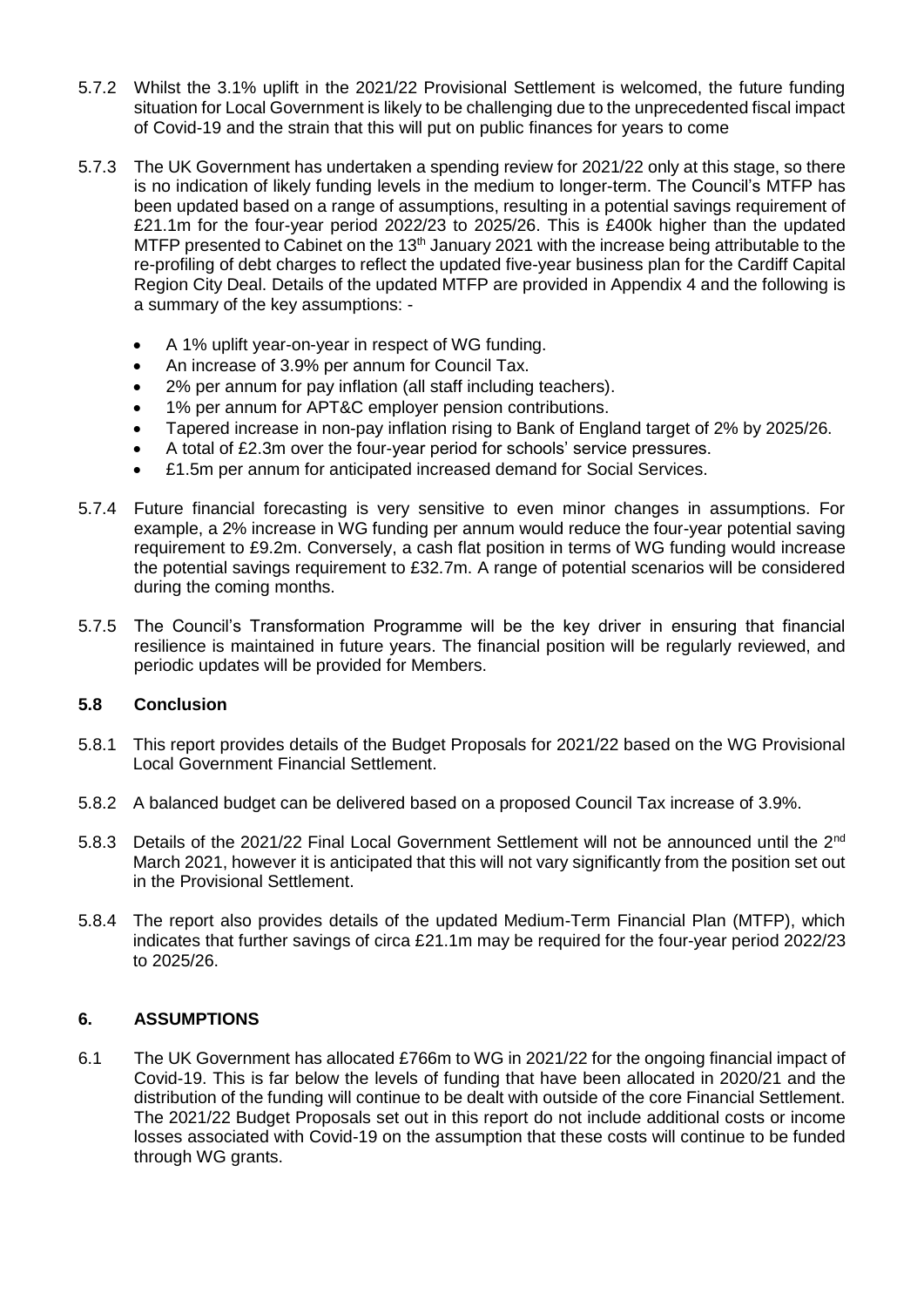6.2 A range of other assumptions have been made throughout the report in respect of pay and nonpay inflationary increases, inescapable service pressures and the level of funding settlements moving forward.

## **7. LINKS TO RELEVANT COUNCIL POLICIES**

- 7.1 The budget setting process encompasses all the resources used by the Council to deliver services and meet priorities.
- 7.2 Effective financial planning and the setting of a balanced budget support the following Wellbeing Goals within the Well-being of Future Generations Act (Wales) 2015: -
	- A prosperous Wales.
	- A resilient Wales.
	- A healthier Wales.
	- A more equal Wales.
	- A Wales of cohesive communities.
	- A Wales of vibrant culture and thriving Welsh Language.
	- A globally responsible Wales.

### **8. WELL-BEING OF FUTURE GENERATIONS**

8.1 Effective financial planning is a key element in ensuring that the Well-being Goals within the Well-being of Future Generations Act (Wales) 2015 are met.

#### **9. EQUALITIES IMPLICATIONS**

9.1 An EIA screening has been completed in accordance with the Council's Strategic Equality Plan and supplementary guidance. No potential unlawful discrimination and/or low level or minor negative impact has been identified; therefore, a full EIA has not been carried out.

#### **10. FINANCIAL IMPLICATIONS**

10.1 As detailed throughout the report.

#### **11. PERSONNEL IMPLICATIONS**

- 11.1 Where staff reductions may be required as a consequence of savings proposals in future years the Council will firstly try to achieve this through 'natural wastage' and not filling vacancies. However, where this is not possible the Council will utilise agreed HR policies and compulsory redundancies will only be considered when all other options have been fully exhausted.
- 11.2 The Trade Unions have been consulted on the 2021/22 draft budget proposals.

### **12. CONSULTATIONS**

- 12.1 The Council undertook a large-scale consultation called 'The Caerphilly Conversation' between  $18<sup>th</sup>$  November 2020 and  $3<sup>rd</sup>$  January 2021. Designed to seek the views of those who live and work within the county borough, the survey provided people with the opportunity to share their experiences of life across the area; their views on public services, and suggestions for where things could be improved as we look to the future.
- 12.2 Key areas covered in the survey included: -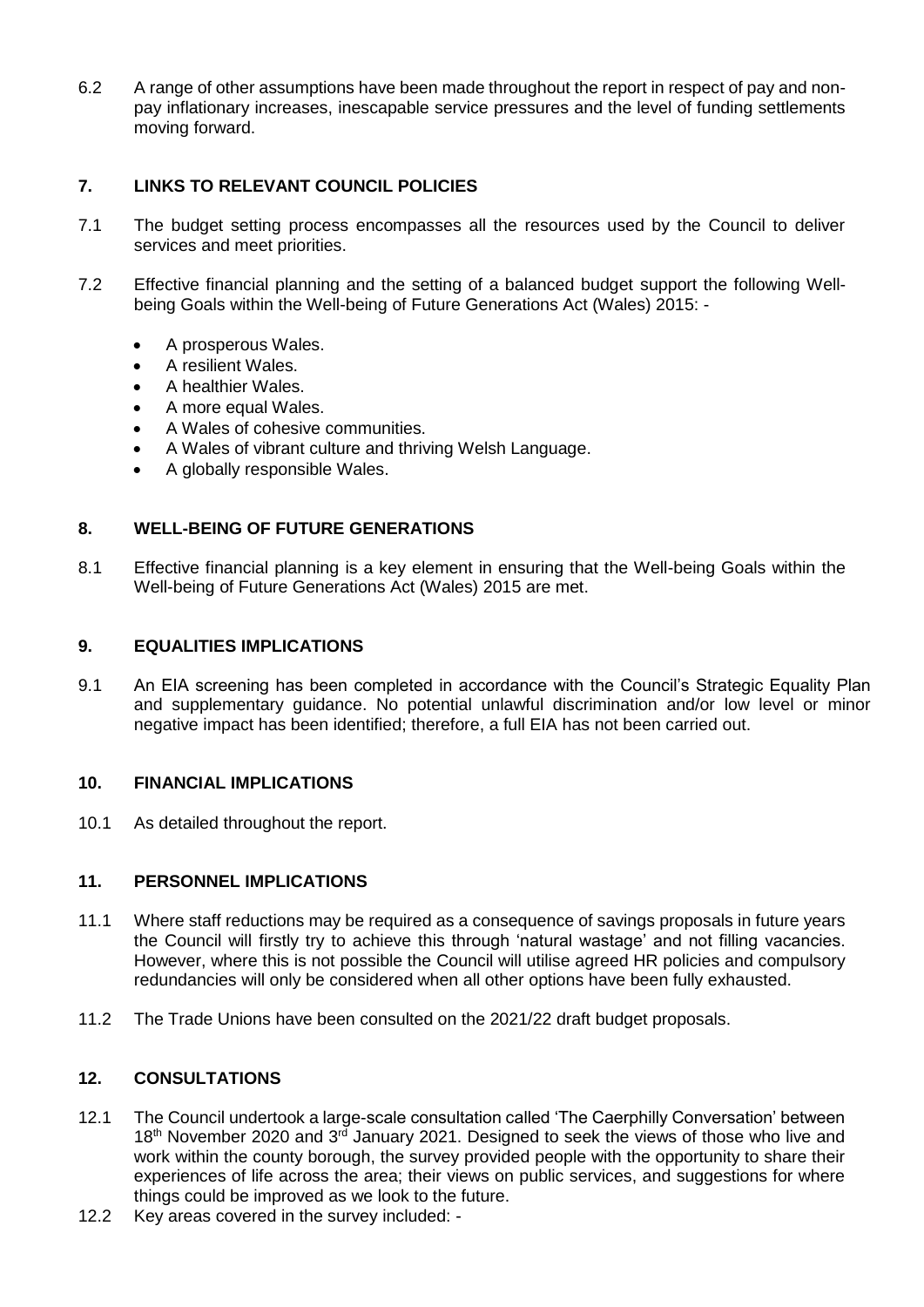- Understanding residents' views on the Council's response to Covid-19.
- Helping shape the Council's recovery over future years.
- Helping inform our deliberations over next year's budget.
- Preferences on the Council Tax levels for the forthcoming year.
- Informing our ongoing discussions around Place Shaping over the medium to longer-term.
- Providing specific insight that can help shape the ten corporate reviews linked to the Team Caerphilly – Better Together transformation strategy.
- 12.3 The survey was available on the Council's website and promoted widely through digital media channels. To ensure as many people as possible were able to have their say, the survey was also included in a special edition of Newsline that was delivered to every home within the county borough.
- 12.4 Among the questions asked was a focus on preferences on Council Tax levels for the 2021/2022 financial year. The survey highlighted that '*Councils are required by law to set a balanced budget each year. Council tax raises around £72.8 million a year, which represents around 20.4% of the Council's total budget. In 2020/2021, Council Tax increased in Caerphilly county borough by 4.7%'*. In light of the situation, residents were asked to indicate their preference in relation to an increase in Council Tax for the 2021/22 financial year.
- 12.5 The following provides a summary of views based on 1,006 responses:
	- 31% of respondents would support a proposed increase of 4.7%.
	- 7% of respondents would be prepared to pay an even greater increase.
	- 33% would support a lower increase.
	- 30% of respondents did not support any increase in Council Tax at all.
- 12.6 The budget proposals in this report include an increase of 3.9% in Council Tax for 2021/22.
- 12.7 The wider results of the survey will be important in helping shape a number of key strategic programmes moving forward, including the Council's emerging Place Shaping Plan, its service review and corporate review programme and the wider transformation agenda. The full summary report of 'The Caerphilly Conversation' findings can be found on the Council's website [www.caerphilly.gov.uk](http://www.caerphilly.gov.uk/)
- 12.8 On the 14<sup>th</sup> January 2021 a Joint Scrutiny Committee meeting was held to consider the 2021/22 Draft Budget Proposals that were presented to Cabinet on the 13<sup>th</sup> January 2021. A summary of the key points raised during the meeting is provided below: -
	- Members asked for an update on the work of the Transformation Team and were advised that there is a bold plan for both the Council and communities and that this has now been enhanced with 10 new corporate reviews and the emerging Place Shaping Plan. Members were advised that further details of the Place Shaping Plan would be made available in February 2021 and officers stressed that the Team Caerphilly transformation programme provides a framework that is pivotal for the MTFP and in order to deliver this agenda it is vital that additional staffing capacity is put in place.
	- A Member questioned the additional £526k for Transformation/Place Shaping in Table 4 of the Draft Budget Proposals Report and asked about the monitoring process for performance and value for money. The governance framework for the Team Caerphilly Transformation Programme was outlined which includes Scrutiny reports, Cabinet reports, Member Seminars and monitoring by a Programme Board. Members were advised that in order to achieve transformation additional resources are needed to support the programme and existing staff will have the opportunity to be considered for new roles, but this would require back-filling of positions to ensure that day-to-day work continues.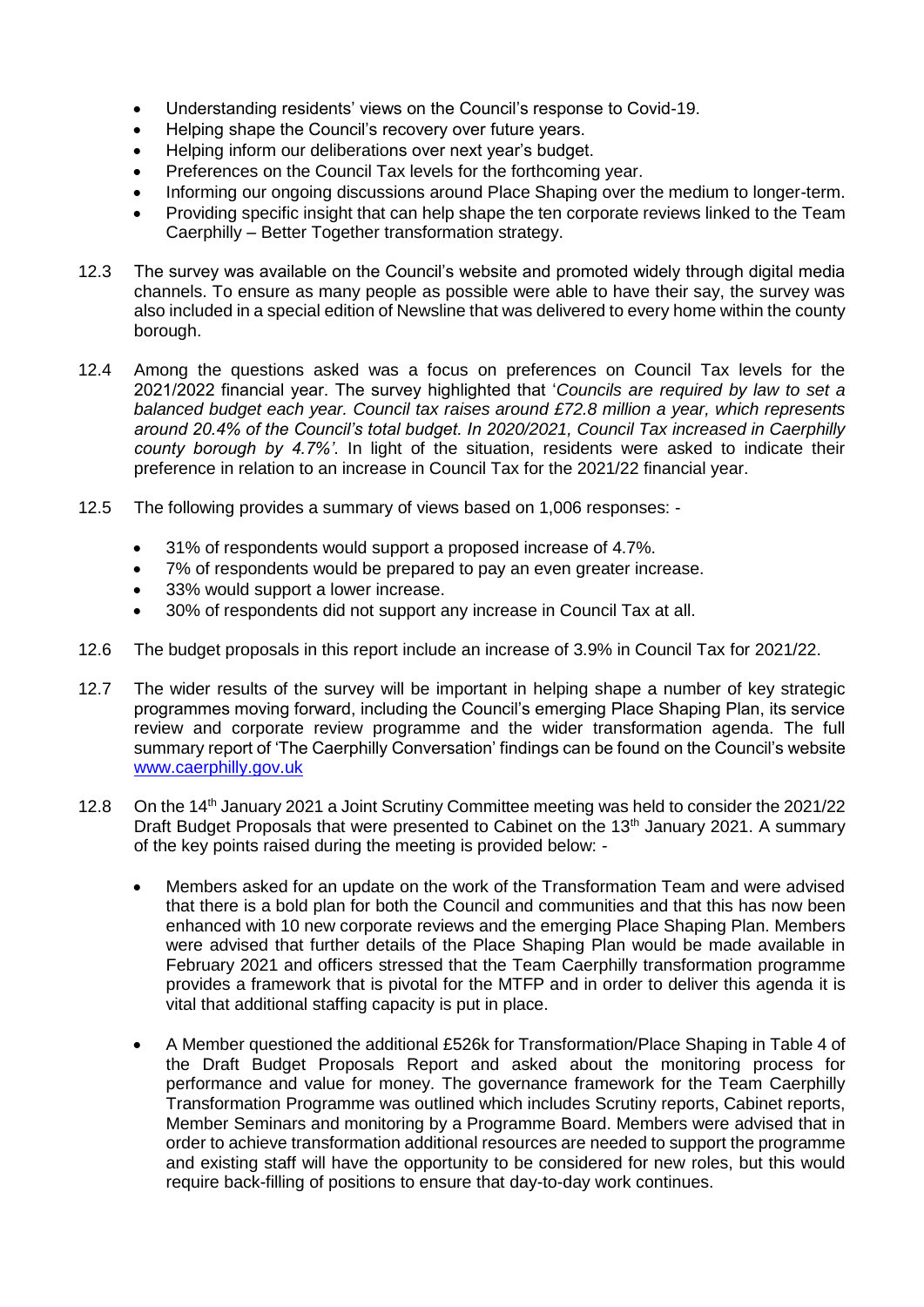- Members sought further detail on the APT&C employer pension contribution increase for 2022/23. The Joint Scrutiny Committee were advised that the Torfaen Pension Fund is subject to an independent actuarial assessment every three years and that the recommendation for the 2020/21 and 2021/22 financial years was that no increase in employer contribution levels would be required. However, an increase of 1% was recommended for 2022/23. The next triennial valuation will determine whether increases will be required from 2023/24 but the updated MTFP appended to the Draft Budget Proposals Report currently assumes an increase of 1% per annum.
- Members sought comparative details on the proposed 2021/22 Council Tax uplift of 3.9% and noted that this would result in a Band D property having an 89p weekly increase. Officers advised Members that the 2020/21 Band D Caerphilly CBC element of Council Tax is £1,184 and that this is second lowest in Wales and the lowest in Gwent. By way of comparison the 2020/21 Band D figure for Blaenau Gwent CBC is £1,712 and £1,670 for Merthyr Tydfil CBC. Members were also reminded that the Council Tax Reduction Scheme (CTRS) provides significant financial support for eligible households.
- Members noted that the proposed 3.9% increase in Council Tax will provide additional revenue of £3.097m and that there would also be a corresponding increase of £602k in the CTRS budget. A Member asked if a lower increase in the Council Tax would result in a lower increase in the CTRS budget. Officers explained that the increase in Council Tax must be matched by a corresponding increase in the CTRS budget and that funding was provided through the Financial Settlement.
- The Joint Scrutiny Committee noted the £2.5million cost pressures for Social Services and asked if provision had been made for an expected increase in demand for adult mental health support as a result of the Covid-19 pandemic, both with the public and for Council staff. Members were advised that there is nothing specific in terms of increased mental health support included in this uplift, however the Authority will be working with Aneurin Bevan University Health Board (ABUHB) who are currently consulting on proposals to transform Adult Mental Health Services. There will be a presentation to the Social Services Scrutiny Committee in February to explain the proposals and Members indicated their support to discuss this going forward.
- Members asked if the Transformation Strategy was contrary to the regional approach of City Deal in terms of supporting businesses. The Joint Scrutiny Committee was assured that the strategies complimented each other and that they run concurrently. The Committee was also advised that the Council was doing its utmost to help businesses during the challenging climate created by the ongoing Covid-19 pandemic and that Business Grants in excess of £40m had been paid to local businesses since March 2020.
- 12.9 On the 28<sup>th</sup> January 2021 the 2021/22 Draft Budget Proposals were presented to the Voluntary Sector Liaison Committee. A summary of the key points raised during the meeting is provided below: -
	- A representative of the Voluntary Sector asked for reassurance that Welsh Government will reimburse all the additional costs incurred during the Covid-19 pandemic. It was appreciated that there will be no requirement for any new savings to be identified to balance the budget for the 2021/22 financial year, however, concerns were raised regarding future funding for the Voluntary Sector. The Committee was informed that Welsh Government has worked very closely with Local Authorities throughout the pandemic and to date, in the current financial year, Caerphilly has received in excess of £12m to address additional costs and shortfalls in income. Officers are lobbying through the Society of Welsh Treasurers and with finance colleagues in Welsh Government to ensure that the Covid-19 funding does continue into the next financial year. It was highlighted that in the current year the UK government has allocated around £5billion to the Welsh Government to deal with the response to Covid-19, however next year in the draft budget for Welsh Government there is currently only a commitment to provide £766m. The Committee was advised that this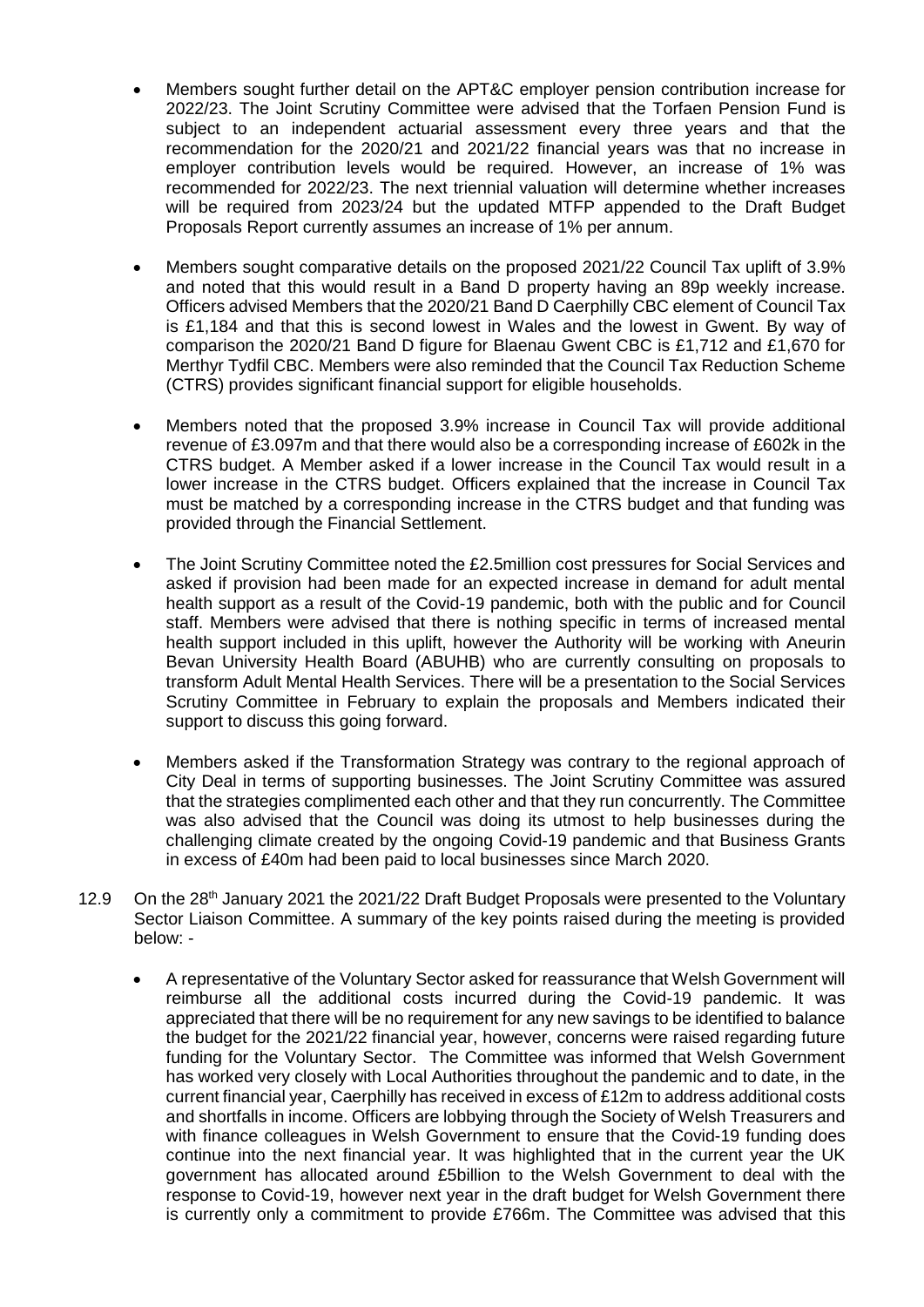presents a significant financial risk, however, the way Welsh Government has responded to the situation and worked with the Local Authorities in the current year provides some reassurance moving forward.

- Clarification was sought on the latest position regarding Covid-19 Business Grants and the Committee was informed that in excess of £40m has been issued to local businesses since the start of the pandemic. The Committee was also informed that the Welsh Government will be making an announcement regarding further funding in respect of business grants linked to the latest extended lockdown. Details will be shared with the Voluntary Sector as soon as they are available.
- A query was raised in relation to the budget consultation process and a request was made for the Voluntary Sector to be involved earlier on in the budget discussions next year. Officers explained that the timeframe for consultation has been restricted this year due to the late announcement of the Provisional Financial Settlement and assurances were given that there will be full engagement with the Voluntary Sector moving forward.
- In conclusion, the Voluntary Sector Liaison Committee expressed their appreciation to the Finance Department for the valuable work they have carried out during the Covid-19 pandemic.

### **13. STATUTORY POWER**

13.1 The Local Government Acts 1998 and 2003.

Author: Stephen Harris, Head of Financial Services & S151 Officer

E-mail: [harrisr@caerphilly.gov.uk](mailto:harrisr@caerphilly.gov.uk) Tel: 01443 863022

Consultees: Corporate Management Team Lynne Donovan, Head of People Services (Email: [donovl@caerphilly.gov.uk\)](mailto:donovl@caerphilly.gov.uk) Rob Tranter, Head of Legal Services and Monitoring Officer (Email: [trantrj@caerphilly.gov.uk\)](mailto:trantrj@caerphilly.gov.uk) Andrew Southcombe, Finance Manager, Corporate Finance (Email: [southak@caerphilly.gov.uk\)](mailto:southak@caerphilly.gov.uk) Cllr Philippa Marsden, Leader (Email: [marsdp@caerphilly.gov.uk\)](mailto:marsdp@caerphilly.gov.uk) Cllr Eluned Stenner, Cabinet Member for Finance, Performance and Customer Service (Email: [stenne@caerphilly.gov.uk\)](mailto:stenne@caerphilly.gov.uk)

Appendices: -

- Appendix 1 Net Revenue Budget 2021/22.
- Appendix 2 Movement on General Fund.
- Appendix 3 Capital Programme 2021/22 to 2023/24.
- Appendix 4 Indicative Medium-Term Financial Plan 2022/23 to 2025/26

Background Papers: -

#### Cabinet (12/06/19)

Future Caerphilly Transformation Strategy - #TeamCaerphilly – Better Together.